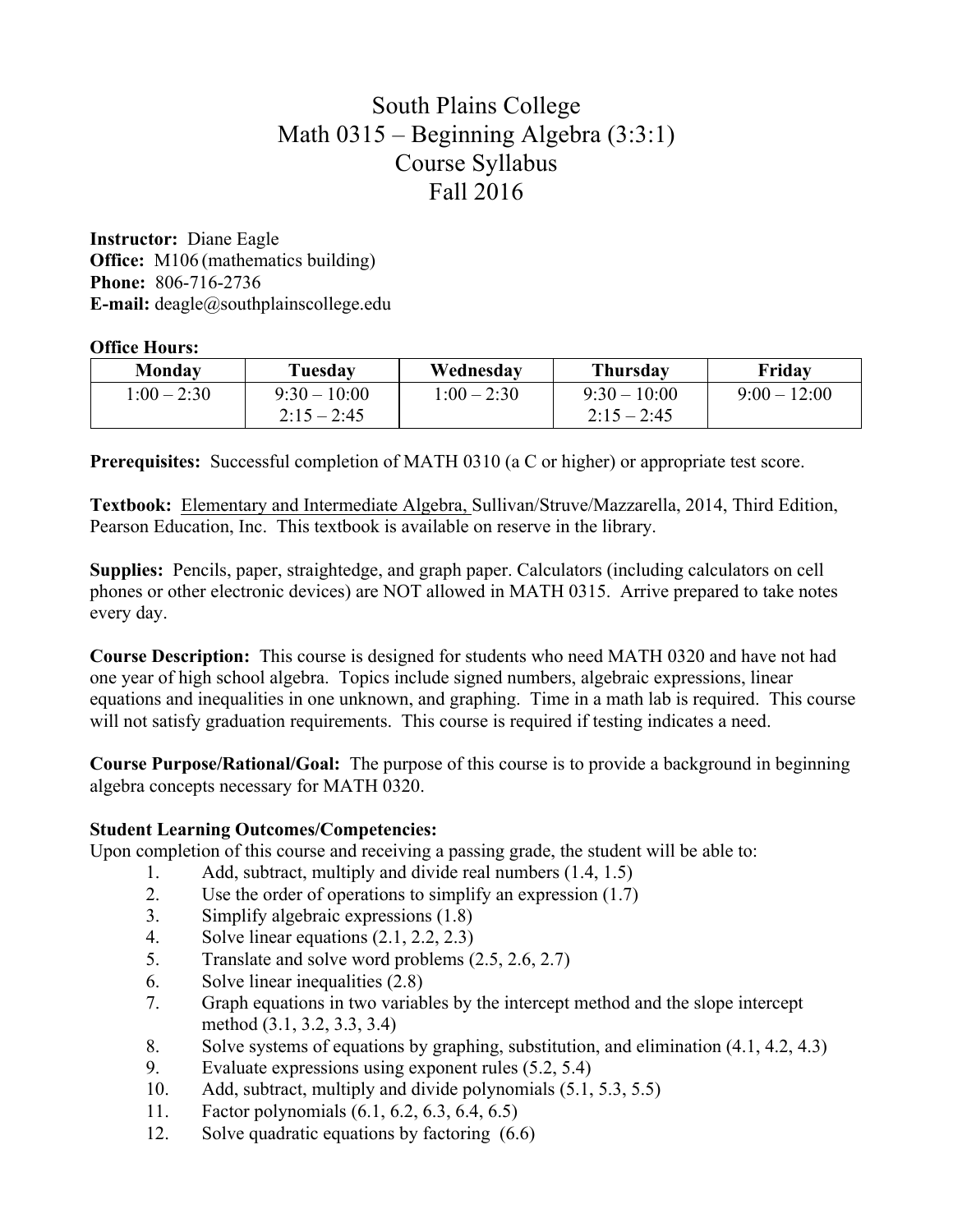**Course Requirements:** To maximize the potential to complete this course, a student should attend all class and laboratory meetings, take notes and participate in class, complete all homework assignments and examinations including final examinations.

**Course Evaluation:** Your final grade will be determined by the average of 4 major tests (400 points) the comprehensive departmental final exam (100 points) and daily homework assignments (100 points.) A total of 600 points are possible. **A minimum grade of 70 is needed to successfully pass this course.** The number of points earned will follow the grading scale below:

| A             | 90 to 100 | 537 to 600 points   |
|---------------|-----------|---------------------|
| B             | 80 to 89  | $477$ to 536 points |
| $\mathcal{C}$ | 70 to 79  | $417$ to 476 points |
| Ð             | 60 to 69  | $357$ to 416 points |
| F             | Below 60  | 0 to 356 points     |
|               |           |                     |

### **\*\*\*NOTE: I do NOT issue the grade of "PR" for this class under any circumstances.**

**Exams:** Dates for the 4 major tests and comprehensive departmental final exam are listed on the calendar. **There are NO makeup tests!** If you miss one of the 4 major tests, your final exam will count twice to replace the missing grade. A second missed test will be averaged as a zero. The final exam grade (if higher) will also replace the lowest major exam grade; however, if the final exam is lower than any of the 4 major exam grades, then it will only count once in the course average. A student with an average of 90 or higher on the 4 major tests may be exempt from the final exam.

**Homework Assignments:** Homework is assigned from each section covered, and time will be available at the beginning of each class to ask questions. Consistently working problems reinforces the skills and concepts presented, and is essential for success in this course. In addition, many test questions come directly from the assigned problems and examples worked in class. Homework assignments will be collected the following class period. All steps/work must be shown and the answer clearly indicated to receive credit. Do not submit "answer sheets." In the event of an absence, you must email your assignment to me on or before the day it is due. **Absolutely NO late homework assignments will be accepted.** Daily grades comprise 100 points, or approximately 17%, of your overall average.

**Bonus Points:** Do NOT ask for extra credit. Typically, students who request extra credit help are those who are not completing the minimum requirements of the class to begin with. Occasionally, opportunities for extra points can be found on Blackboard, or a bonus problem may be assigned to complete outside of class. Additional homework assignments may also be collected to supplement points earned.

**Course Specific Instructions:** Videotapes of many topics are available in room M116 in the math building at the Levelland campus. These tapes can be viewed in the lab, or checked out and taken home for viewing. A link is provided on Blackboard for online viewing. Additional free tutorial videos are also available at the following sites: http://patrickjmt.com/, http://www.mathtv.com/, and http://www.khanacademy.org/.

**Tutoring:** Students can obtain free tutoring in room M116 in the math building on the South Plains Campus in Levelland or in Building 2 at the Reese Center. Tutoring schedules will be posted on campus. Please remember to sign in when you seek the help of a tutor in each of these places.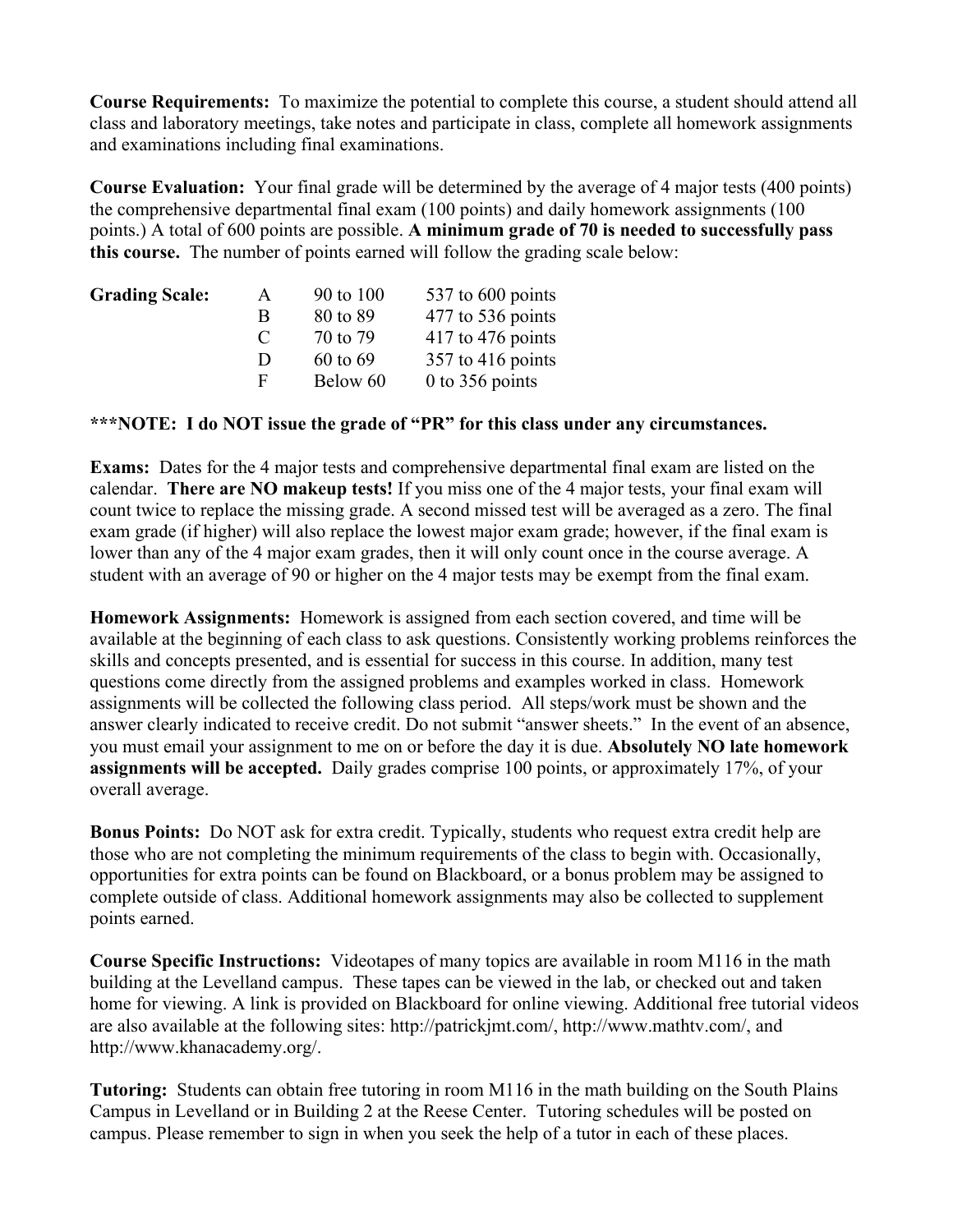**Attendance Policy:** Attendance will be taken every class period. Students who arrive late, leave early, sleep during class, or fail to sign the attendance sheet may be counted absent. Whenever absences become excessive and, in the instructor's opinion, minimum course objectives cannot be met due to absences, the student will be withdrawn from the course. **Any student who misses 3 consecutive classes or exceeds 5 absences throughout the semester will be administratively dropped and receive a grade of X or F.** Students wishing to drop this class must see the registrar by Thursday, November 17, 2016 to officially withdraw and receive a grade of W.

**Classroom Civility:** Students are expected to be respectful of their fellow classmates and maintain a classroom environment that is conducive to learning. Turn off all cell phones and other electronic devices **before** entering the classroom. The instructor reserves the right to ask a student to leave if his/her cell phone is left on and disrupts the class. Refrain from using offensive language, talking loudly or off-topic, working on outside assignments, chewing tobacco products, or otherwise being disruptive in class. Food and/or drinks are NOT allowed in the classroom.

**Academic Honesty:** Students are expected to uphold the ideas of academic honesty. Academic dishonesty includes, but is not limited to, cheating on tests, collaborating with another student during a test, copying another student's work, using materials not authorized, and plagiarism. **Use of a calculator, cell phone, or other electronic device during any in-class assignment or exam will result in a grade of zero.** Leaving the classroom during an exam will not be permitted. Students who do not follow the academic honesty policy will receive a grade of zero for the assignment, and may be dropped from the course with an F, or face possible suspension from the college.

**Equal Opportunity:** South Plains College strives to accommodate the individual needs of all students in order to enhance their opportunities for success in the context of a comprehensive community college setting. It is the policy of South Plains College to offer all educational and employment opportunities without regard to race, color, national origin, religion, gender, disability or age.

**Disability Statement:** Students with disabilities, including but not limited to physical, psychiatric, or learning disabilities, who wish to request accommodations in this class should notify the Disability Services Office early in the semester so that the appropriate arrangements may be made. In accordance with federal law, a student requesting accommodations must provide acceptable documentation of his/her disability to the Disability Services Office. For more information, call or visit the Disability Services Office at Levelland (Student Health & Wellness Office) 806-716-2577, Reese Center (Building 8) 806-716-4675, or Plainview Center (Main Office) 806-716-4302 or 806-296-9611.

**Diversity Statement:** In this class, the teacher will establish and support an environment that values and nurtures individual and group differences and encourages engagement and interaction. Understanding and respecting multiple experiences and perspectives will serve to challenge and stimulate all of us to learn about others, about the larger world and about ourselves. By promoting diversity and intellectual exchange, we will not only mirror society as it is, but also model society as it should and can be.

**PLEASE NOTE: Texas SB 11 (Campus Concealed Carry) does NOT go into effect for community colleges until August 1, 2017.**